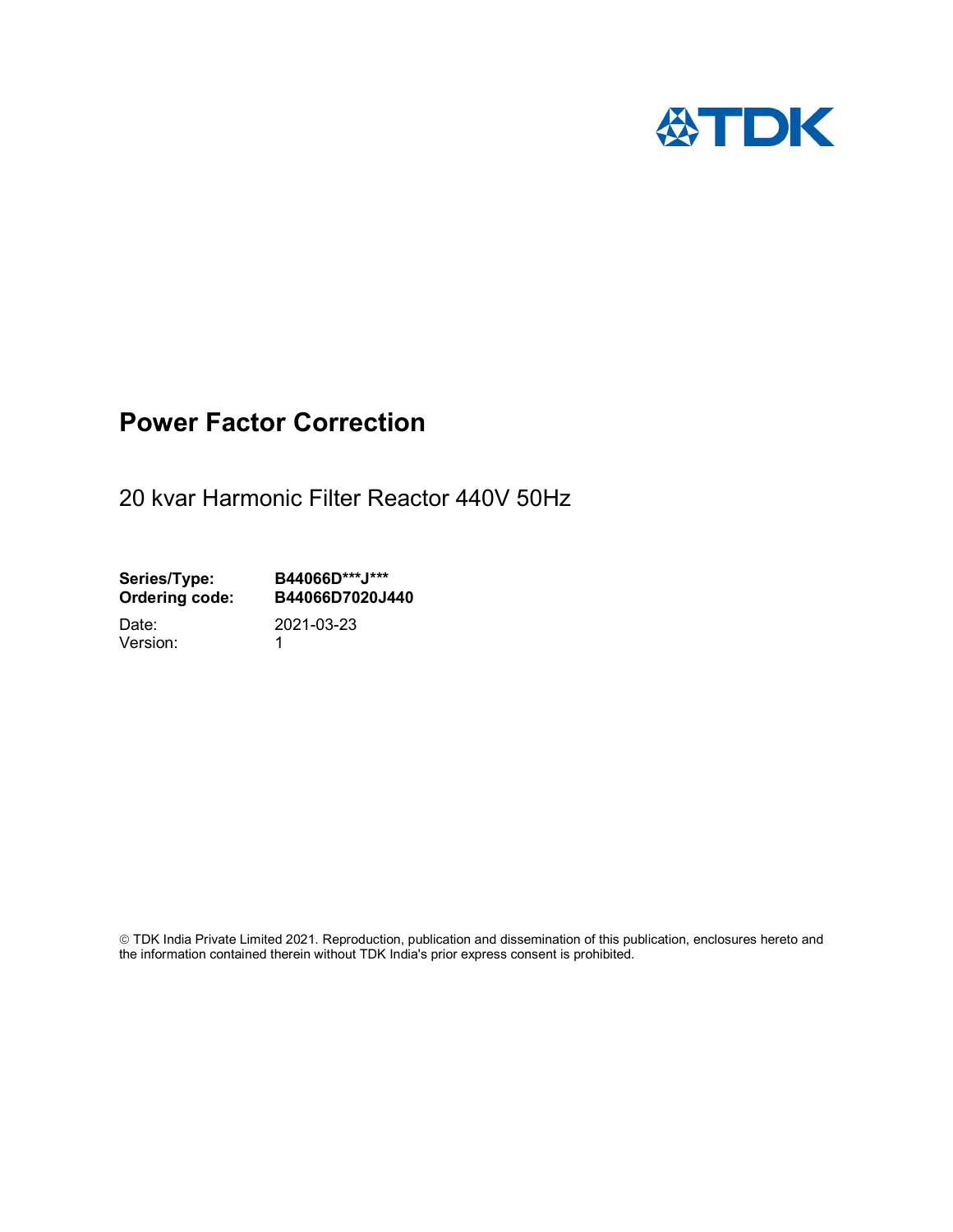# TDK

### Power Factor Correction and Contraction B44066D7020J440

#### 20 kvar Harmonic Filter Reactor 440V 50Hz B44066D\*\*\*J\*\*\*

#### **Characteristics**

- $\blacksquare$  Highest linearity
- Temperature control via micro switch in inner coil
- $\blacksquare$  Highest life time by high quality materials
- **Low losses**
- $\blacksquare$  High overloading capability
- Safety device, temperature micro switch
- Copper winding
- **Low noise**

| Technical data                                  |                |             |  |
|-------------------------------------------------|----------------|-------------|--|
| De-tuning factor p                              | $\overline{7}$ | %           |  |
| Effective filter output $Q_C$                   | 20             | kvar        |  |
| Rated voltage $V_R$ <sup>1)</sup>               | 440            | V           |  |
| Rated frequency f                               | 50             | Hz          |  |
| Ambient temperature / Insulation class          | 40/H           | $^{\circ}C$ |  |
| Capacitance C delta (tot.)                      | 305.81         | μF          |  |
| Inductivity L                                   | $3 \cdot 2.32$ | mH          |  |
| Fundamental current 11 <sup>3)</sup>            | 27.81          | A           |  |
| Linear up to $4$ )                              | 45.4           | A           |  |
| Effective current $IRMS$ <sup>2)</sup>          | 29.79          | A           |  |
| Rated harmonic voltages (3rd/5th/7th/11th/13th) | 0.5/6/5/3.5/3  | %           |  |
| Temperature protection (NC)                     | yes            |             |  |
| Total losses $P_D$                              | 110            | W           |  |
| Total weight                                    | 17             | kg          |  |

<sup>1)</sup> Voltage rise up to 106% of rated voltage is considered in current  $I_{\text{eff}}$ .

<sup>2)</sup>  $I_{eff} = \sqrt{(I_1^2 + I_3^2 + ... I_x^2)}$ 

<sup>3)</sup>  $11 = 1.06$   $\cdot$   $I_R$  ( $I_R$  = Capacitor current 50Hz)

<sup>4)</sup> Linear current =  $1.73$   $\cdot$  I<sub>R</sub> (I<sub>R</sub> = Capacitor current 50Hz)

#### **Connection**

| Line                | l 1U1-1V1-1W1                        |
|---------------------|--------------------------------------|
| Capacitors          | l 1U2-1V2-1W2                        |
| Temperature control | ⌒<br>$\overline{\phantom{a}}$<br>1-4 |

#### Reference standard IEC60076-6

CAP FILM ES PFC PM 2021-03-23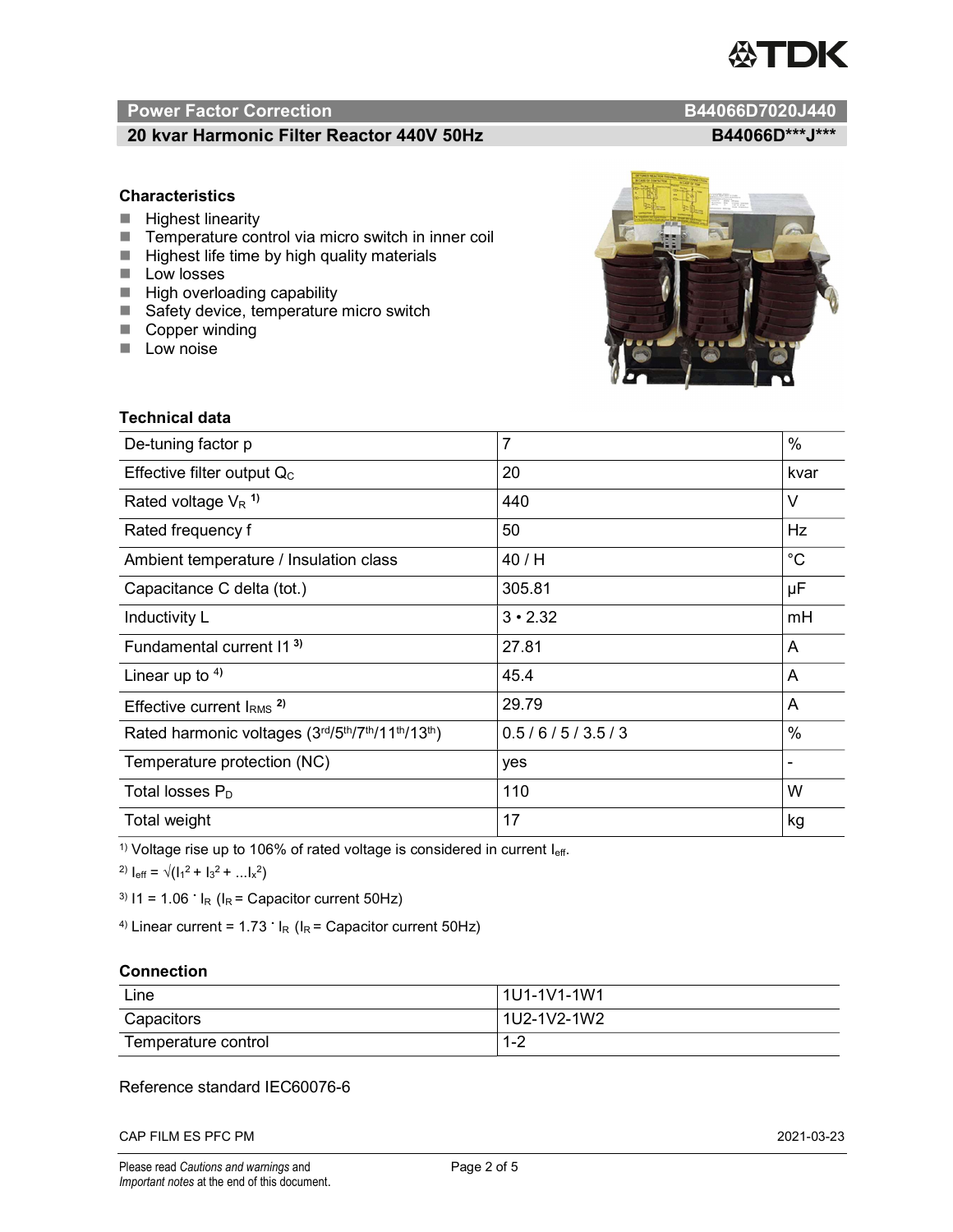

#### Power Factor Correction and B44066D7020J440

#### 20 kvar Harmonic Filter Reactor 440V 50Hz B44066D\*\*\*J\*\*\*

#### Dimensional drawings



#### **Dimensions**

| L/mm  | 225   | b/mm  | 112       |
|-------|-------|-------|-----------|
| H/mm  | 205   | e/mm  | $100 + 5$ |
| W/mm  | 155±5 | d1/mm | 10.8      |
| 11/mm | 190   | d2/mm | 15.5      |
| 12/mm | 190   | A     | 175       |
| n1/mm | 150   | B     | 95        |
| n2/mm | 98±3  | Ø     | 8.5       |

#### Cautions and warnings

- Do not install the reactor in case of any visible damages.
- $\blacksquare$  Installation must be done by skilled personnel only.
- Do not use or store harmonic filter reactors in corrosive atmosphere, especially where chloride gas, sulphide gas, acid, alkali, salt or similar substances are present.
- $\Box$  Do not touch the device during operation: all electrically active parts of this equipment such as windings, electronic components, leads, fuses and terminals carry a dangerous voltage which can lead to burns or electric shock.
- Covers which protect these electrically active parts from being touched must not be opened or removed during operation.
- Before any assembly or maintenance work is started, all installations and equipment must be disconnected from the power source.
- Noncompliance with these instructions may lead to death, serious injury or major damage to equipment.

#### FAILURE TO FOLLOW CAUTIONS MAY RESULT, WORST CASE, IN PREMATURE FAILURES OR PHYSICAL INJURY.

#### CAP FILM ES PFC PM 2021-03-23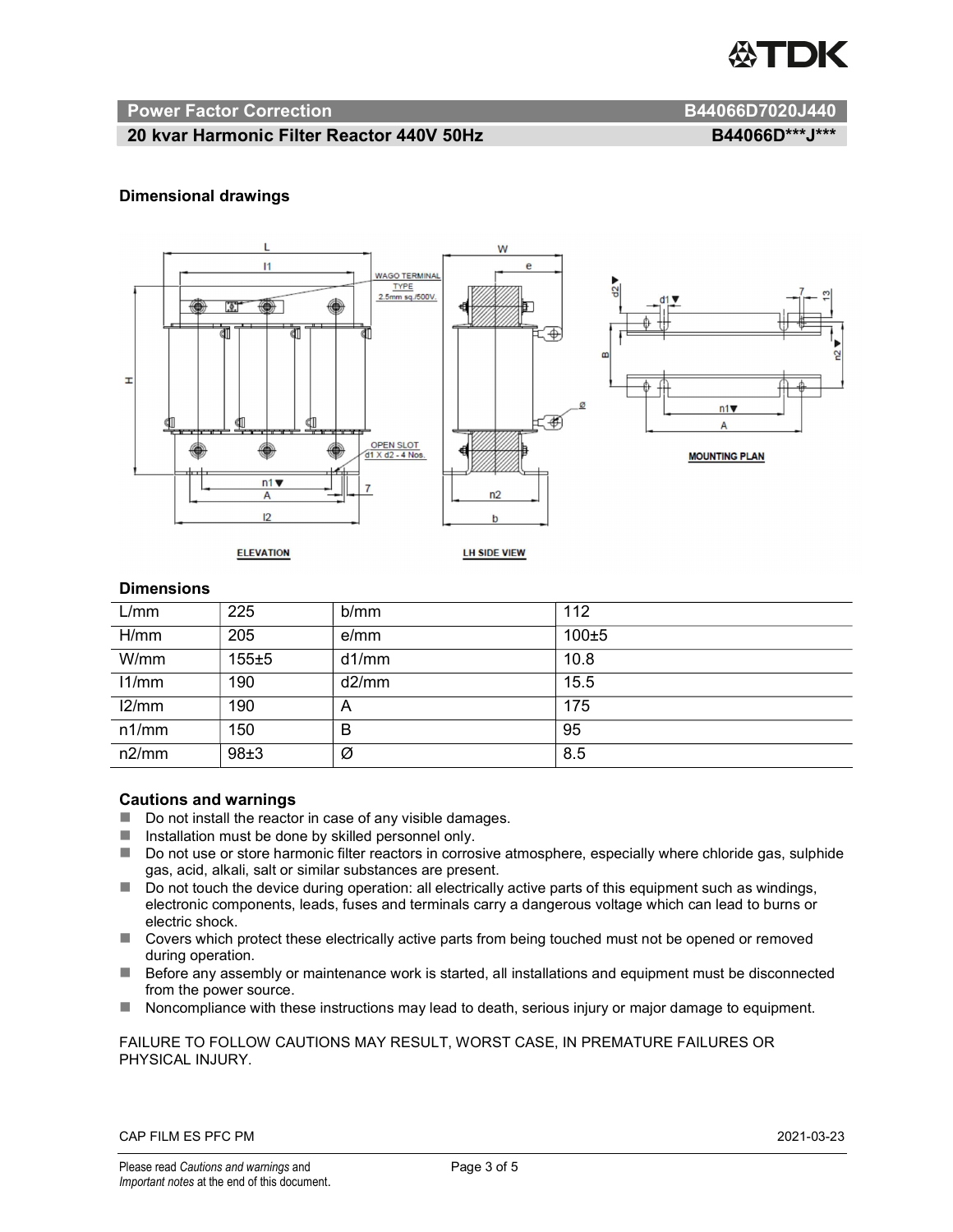

### Power Factor Correction **B44066D7020J440**

#### 20 kvar Harmonic Filter Reactor 440V 50Hz B44066D\*\*\*J\*\*\*

The following applies to all products named in this publication:

- 1. Some parts of this publication contain statements about the suitability of our products for certain areas of application. These statements are based on our knowledge of typical requirements that are often placed on our products in the areas of application concerned. We nevertheless expressly point out that such statements cannot be regarded as binding statements about the suitability of our products for a particular customer application. As a rule we are either unfamiliar with individual customer applications or less familiar with them than the customers themselves. For these reasons, it is always ultimately incumbent on the customer to check and decide whether a product with the properties described in the product specification is suitable for use in a particular customer application.
- 2. We also point out that in individual cases, a malfunction of electronic components or failure before the end of their usual service life cannot be completely ruled out in the current state of the art, even if they are operated as specified. In customer applications requiring a very high level of operational safety and especially in customer applications in which the malfunction or failure of an electronic component could endanger human life or health (e.g. in accident prevention or life-saving systems), it must therefore be ensured by means of suitable design of the customer application or other action taken by the customer (e.g. installation of protective circuitry or redundancy) that no injury or damage is sustained by third parties in the event of malfunction or failure of an electronic component.
- 3. The warnings, cautions and product-specific notes must be observed.
- 4. In order to satisfy certain technical requirements, some of the products described in this publication may contain substances subject to restrictions in certain jurisdictions (e.g. because they are classed as hazardous). Useful information on this will be found in our Material Data Sheets on the Internet (www.tdk-electronics.tdk.com/material). Should you have any more detailed questions, please contact our sales offices.
- 5. We constantly strive to improve our products. Consequently, the products described in this publication may change from time to time. The same is true of the corresponding product specifications. Please check therefore to what extent product descriptions and specifications contained in this publication are still applicable before or when you place an order.

We also reserve the right to discontinue production and delivery of products. Consequently, we cannot guarantee that all products named in this publication will always be available. The aforementioned does not apply in the case of individual agreements deviating from the foregoing for customer-specific products.

- 6. Unless otherwise agreed in individual contracts, all orders are subject to our General Terms and Conditions of Supply.
- 7. Our manufacturing sites serving the automotive business apply the IATF 16949 standard. The IATF certifications confirm our compliance with requirements regarding the quality management system in the automotive industry. Referring to customer requirements and customer specific requirements ("CSR") TDK always has and will continue to have the policy of respecting individual agreements. Even if IATF 16949 may appear to support the acceptance of unilateral requirements, we hereby like to emphasize that only requirements mutually agreed upon can and will be implemented in our Quality Management System. For clarification purposes we like to point out that obligations from IATF 16949 shall only become legally binding if individually agreed upon.